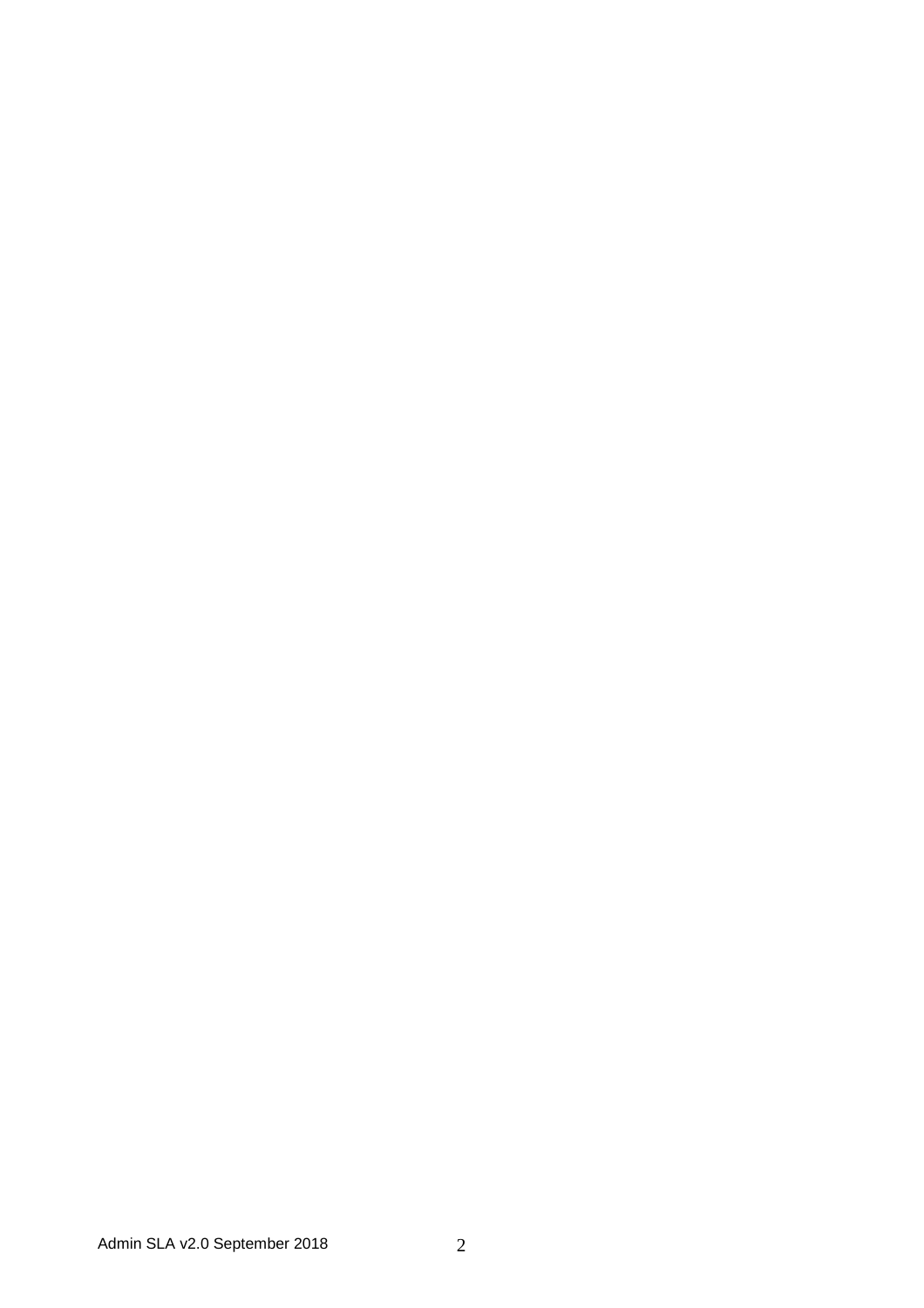# **CONTENTS**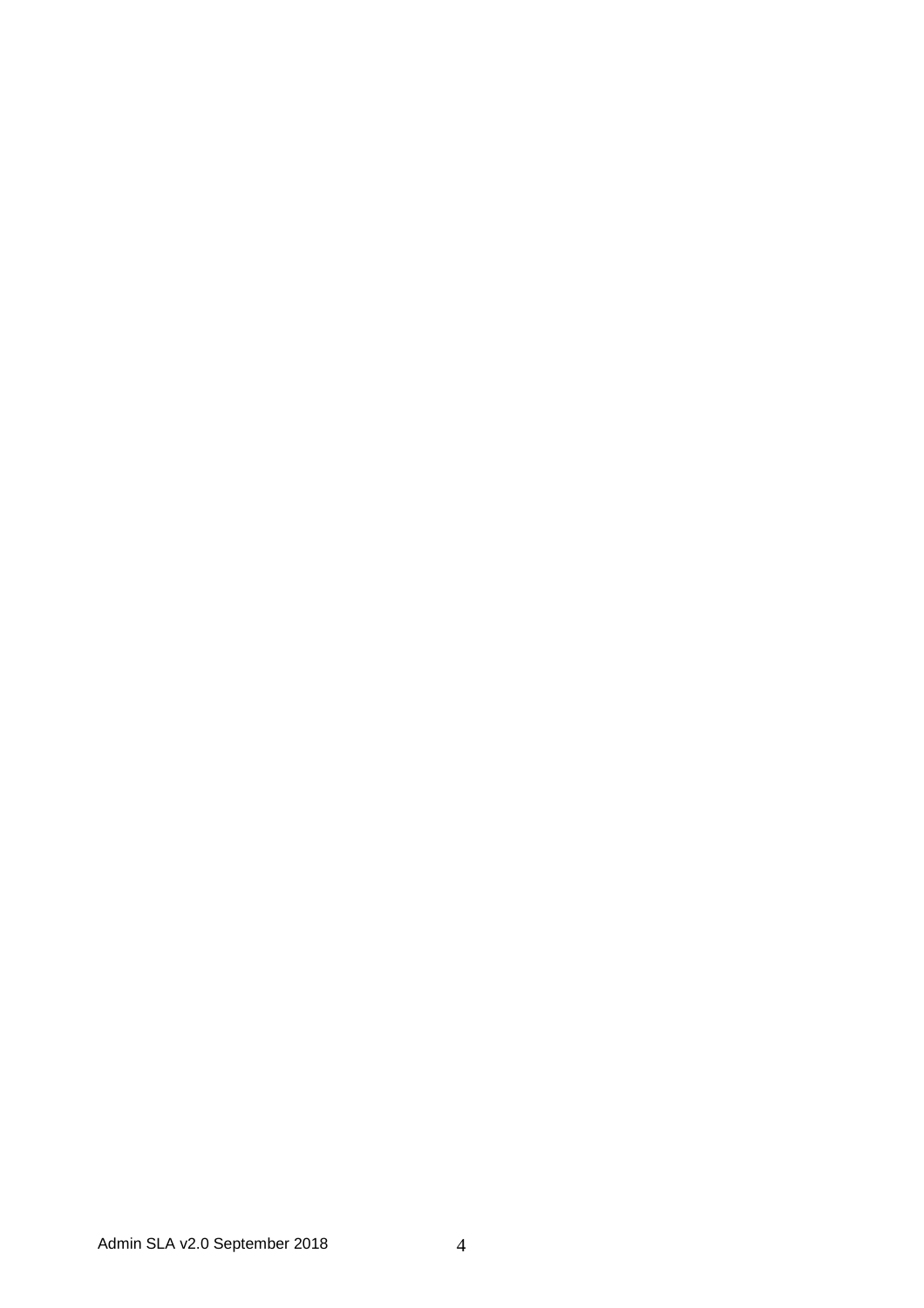### **INTRODUCTION**

The Royal Borough of Windsor & Maidenhead (RBWM) is the administering authority for the Royal County of Berkshire Pension Fund. As such, RBWM has certain statutory

responsibilities for the administration of the Local Government Pension Scheme (LGPS) in Berkshire. This includes the six Unitary Authorities (of which RBWM is one) and around 250 other associated employers who make up the membership of the Pension Fund.

The administering authority has ultimate responsibility for interpreting and implementing statutory LGPS regulations, which includes setting an investment strategy, for receiving monies due to and paying monies owing from the Fund and for making sure that it has robust systems and processes in place to ensure that the scheme is administered in line with scheme regulations and within prescribed levels of performance.

|                  | STATUTORY INSTRUMENTS                                                                                   |
|------------------|---------------------------------------------------------------------------------------------------------|
|                  | 2013 No. 2356                                                                                           |
|                  | PUBLIC SERVICE PENSIONS, ENGLAND AND WALES                                                              |
|                  | The Local Government Pension Scheme Regulations 2013                                                    |
|                  |                                                                                                         |
|                  | Marke<br>12th September 2013                                                                            |
|                  | Laid below Parliament<br>19th September 2013                                                            |
|                  | Coning into force in accordance with regulation I                                                       |
|                  |                                                                                                         |
|                  | <b>CONTENTS</b>                                                                                         |
|                  |                                                                                                         |
|                  | PART I                                                                                                  |
|                  | Mandorship, centributions and boardits<br>Perlindeary Provisions                                        |
| Ι.               | Citation, commencement and extent<br>×                                                                  |
| z.               | Introductory<br>٠                                                                                       |
|                  | Membership                                                                                              |
| ٠.               | Active membership<br>s                                                                                  |
| ×.               | Restriction on eligibility for active membership<br>×.                                                  |
| s.               | y<br>Ending active membership<br>š                                                                      |
| ó.<br>T.         | Deferred and deferred pensioner members<br>ş<br>Possionar runnbors                                      |
| ×.               | Penalen credit and autobox members.<br>k                                                                |
|                  | Contabutions                                                                                            |
| ú.               | Contributions<br>ï                                                                                      |
| 18.              | Temporary reduction in contributions<br>٠                                                               |
| 11.<br>12.       | Contributions during absence from work<br>¥<br>Contributions during child related leave<br>$\mathbf{H}$ |
| 13.              | Contributions during reserve fierces service leave.<br>18                                               |
| 14               | Contributions during absence for illness etc.<br>18                                                     |
| 15.              | 18<br>Employer contributions during absences                                                            |
| 18.              | Additional pension contributions<br>11                                                                  |
| 17.              | Additional voluntary contributions<br>14<br>18                                                          |
| <b>ER.</b><br>图: | Rights to return of contributions.<br>Exclusion of rights to return of contributions.<br>16             |
| 26.              | 13<br>Manning of patricircal is pay                                                                     |
| 21.              | Assumed pensionable per<br>17                                                                           |
|                  | Penniss accounts                                                                                        |
| 23.              | Penáte accounts<br>18                                                                                   |
| $21 -$           | $\mathbf{1}$<br>Active member's pension accounts                                                        |
| 24.              | Deferred member's persion account and deferred refund account<br>$28 -$                                 |

This document has been prepared as a service level agreement between the administering authority and the pension administration team and sets out service standards or 'promises' of the level of service that the team will provide to ensure that the administering authority achieves its statutory responsibilities.

### **1.0 ADMINISTRATION OF THE LGPS**

The pension administration team will:

- 1.1 Maintain a member database of all current, deferred and retired members (including their dependants) of the scheme along with historical data relating to former scheme members who have a right to claim a refund of contributions but have not elected to do so (frozen refunds), former members who no longer have a liability within the Fund (benefits transferred out of the scheme) and employees who have opted out of the Scheme for whom an opting out form must be retained.
- 1.2 Provide an efficient, effective and courteous administration service.



- 1.3 Calculate member benefits in accordance with Scheme regulations.
- 1.4 Provide a pension payroll service to all retired Scheme members and their dependants.
- 1.5 Ensure that pension payments are made on the correct date and that all lump sum payments are made as soon as possible following the retirement of the Scheme member.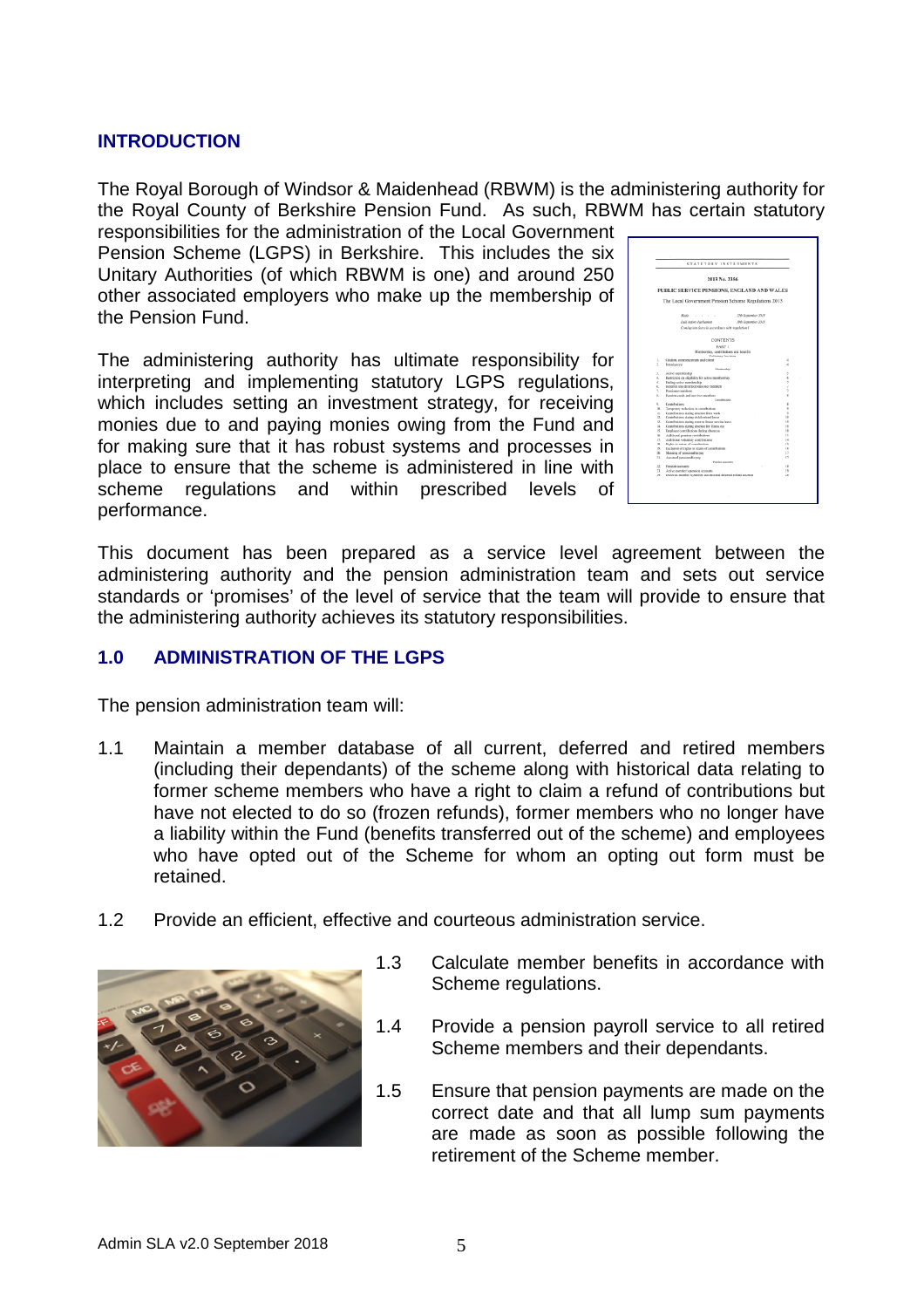- 1.6 Provide current and deferred members with an annual benefit statement.
- 1.7 Ensure that all new Scheme members receive an access key to 'my pension ONLINE' with details of how to access a formal notification of membership and other relevant Scheme information.
- 1.8 Notify all retired scheme members of the annual increase to their pension.



- 1.9 Provide a payslip to retired members of the Scheme in April every year and any subsequent month where there is 50 pence variance in net pay.
- 1.10 Provide a P60 to every retired Scheme member within HMRC deadlines.
- 1.11 Perform other administrative tasks in line with the service standards laid down in a service level agreement with Scheme employers.

#### **2.0 SCHEME COMMUNICATIONS**

The pension administration team will:



- 2.1 Maintain and update a website for all members of the LGPS and provide a dedicated area for Scheme employers to assist them in administering the scheme on behalf of their employees.
- 2.2 Inform all scheme members of significant changes to the LGPS by way of a bi-annual newsletter.
- 2.3 Produce, publish and maintain a suite of scheme guides and fact-sheets to assist scheme members in understanding their pension rights and options.
- 2.4 Offer pension surgeries, presentations and open days to be held across the County of Berkshire.
- 2.5 Respond to letters and emails within 10 working days.

### **3.0 COMPLAINTS PROCEDURE**

3.1 The pension administration team has a commitment to put things right if they go wrong and will investigate any complaint received within 10 working days.